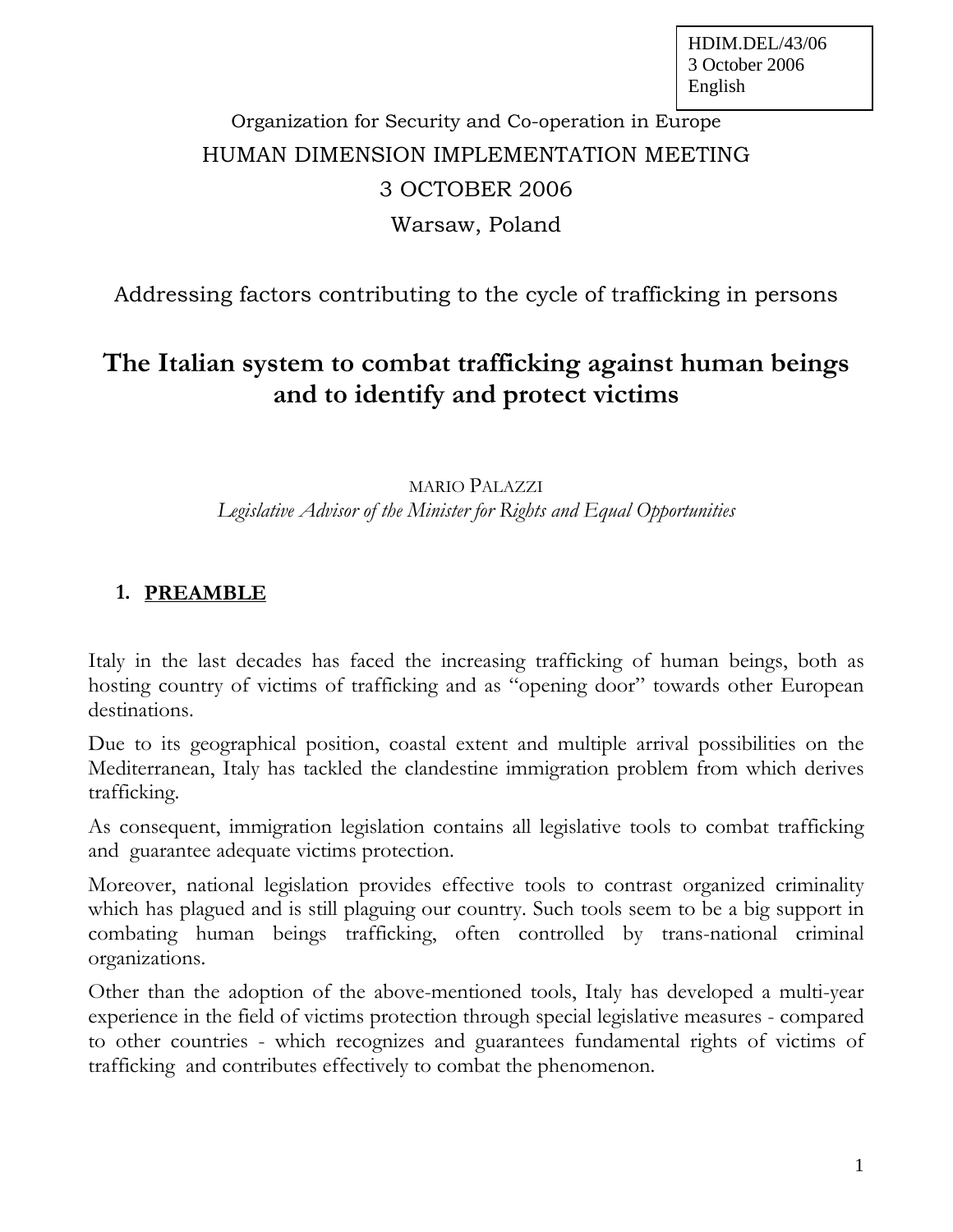## **1.1 Trafficking assessment in Italy**

It's often very difficult to monitor criminal trafficking , because official sources are not capable to collect information of a hidden phenomenon.

Italy has two available data sources relating to trafficking in human beings: those provided by the trafficking victim assistance inter-ministerial Commission, depending on projects yearly co-financed by the Dipartimento per i Diritti e le Pari Opportunità - Presidenza del Consiglio dei Ministri- together with Regions and other bodies; secondly those provided by the National Prosecutorial Direction which since 2003 has collected all information concerning penal procedures in this field.

In both cases, data do not reflect the global range of reference because they concern trafficking victims assisted by social services and Attorney offices (Procure).

Studies attempting a global evaluation process have indeed proposed different numerical results. Besides to methods quality, the first difficulty arises from the chance of distinguish between the global number of trafficking victims ( forced prostitution, forced labour, forced begging, etc.) and the wider migrant prostitution phenomenon (only partly involving women forced to prostitute and minors where coercion is structurely connected to the age). According to a quite approximate annual average it has been appraised 1000/2000 trafficking victims of the global migrant phenomenon which goes over 10000 units.

# **2. THE ITALIAN SYSTEM**

### **2.1 Immigration legislation**

Article 18 of the Immigration Unique Text (legislative decree n. 286 of 25 July 1998) has represented the first tool through which the Italian State has offered protection to trafficking victims.

At the moment of its approval – previous to the Protocol of Palermo and the European Union decision - an agreed definition of trafficking phenomenon was still missing and the juridical and social experience was still limited.

Nevertheless Italy has given primary attention to victims protection and assistance, besides to combating human beings traffickers activities.

In other words, the traditional prospectus plan based on "rewarded mechanism" depending on the victim judicial collaboration has been inverted: a central position in the law has been given to the protection of the victim violated in his/her fundamental rights. Therefore it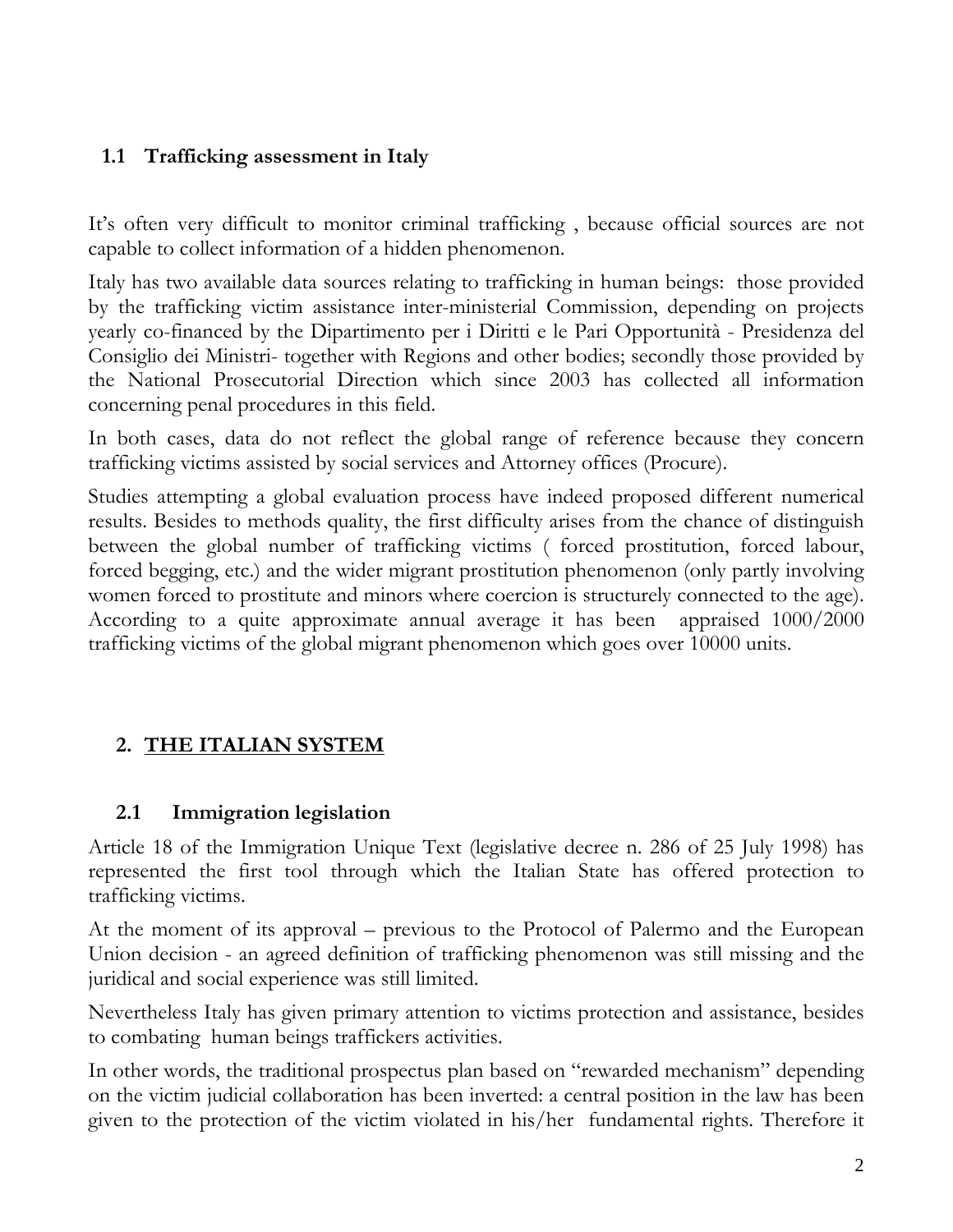has been guaranteed not only the juridical civilization principle, coherent with international directives, but it has also been given a great support to repression activities, taking into consideration that the victim, benefiting from assistance and help, acquires a trusty relationship with associations and institutions combating trafficking.

Article 18 consents the exploited foreigner to escape from the violence of the criminal organizations participating to an assistance and social integration program. Moreover, the exploited foreigner can obtain a permit of stay for of social protection reasons.

This measure has had many encouraging results - as I will explain later -.

The advantage for the victim is not depending by his/her collaboration: human rights protection is guaranteed, at least in the first phase of the procedure.

It deals with the "social path", which offer to the victims the possibility to ask for an assistance to an association, before the denounce.

The same association taking care of the victim, presents, on his/her behalf, the request of permit of stay. Only afterwards, the victim must provide a deposition.

As demonstrated by all experiences, when the victim feels protected and realizes that he/she can obtain the permit of stay, he/she offers his/her support to penalize the criminal who has exploited/raped/bitten/ him/her, depriving him/her of the self- determination.

In addition to the "social path", the legal system also recognizes also the so-called "judicial path", set up by the Police forces or by the Attorney General for the victims who cooperate to the inquest.

### **2.1.1. The inter-ministerial Commission of the Department for Rights and Equal Opportunities**

The inter-ministerial Commission of the Department for Rights and Equal Opportunities, coordinates, monitors and plans all national resources allocated to social assistance and integration programmes for victims of trafficking. The Commission is chaired by a member of the Department for Rights and Equal Opportunities, and is composed by representatives of the Ministry of Interiors, the Ministry of Justice and the Ministry of Social Solidarity.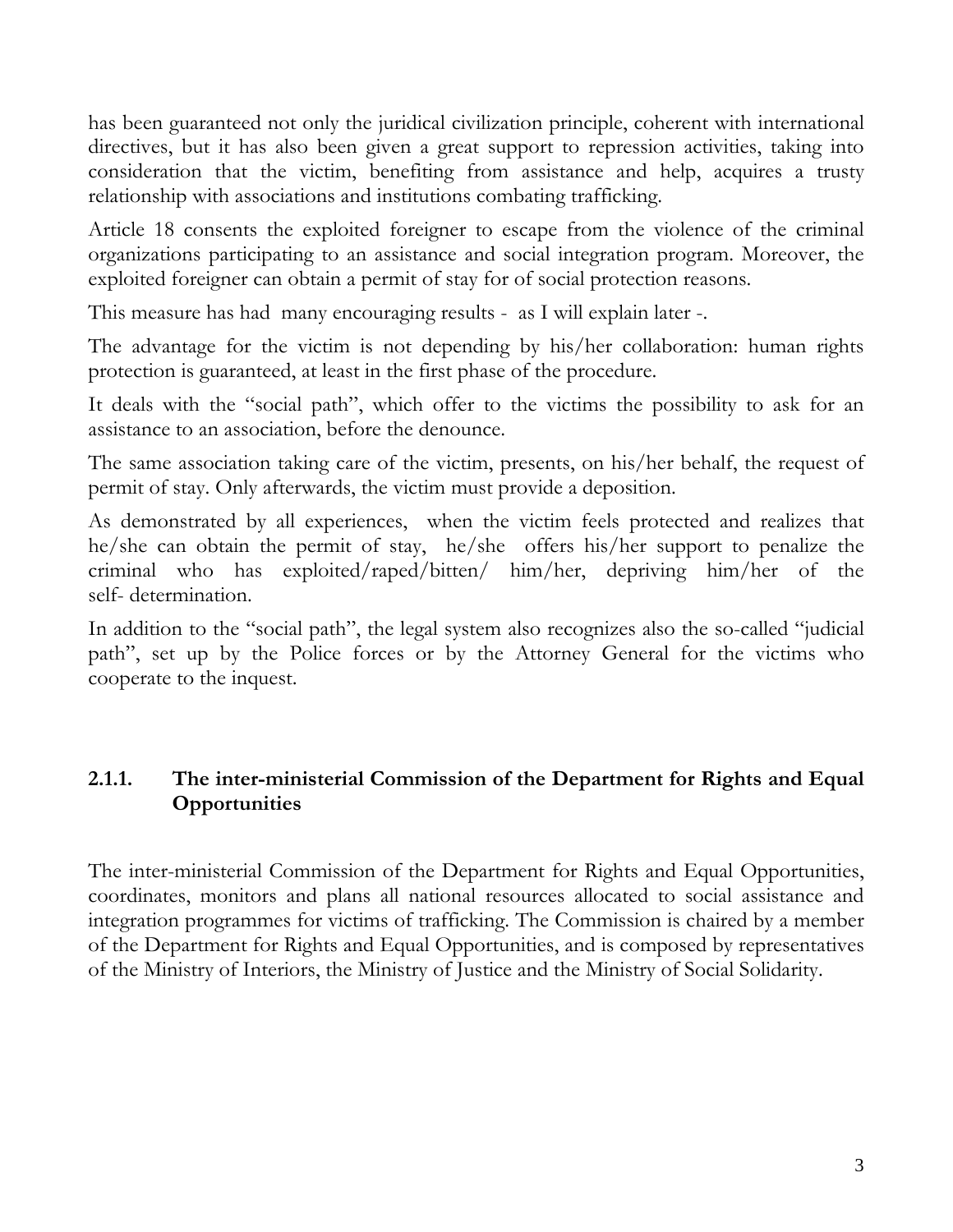#### **2.1.1.1 Assistance programs**

Assistance programs can be implemented by local bodies or private agencies working with them. They are financed 70% by the State and 30% by the local body.

In Italy the stable NGOs involvement in this programs, has created a networking system of experts operating for the assistance of victims of trafficking.

The Department for Rights and Equal Opportunities from 2000 to 2006 has published 7 call for proposals for the presentation of projects relating to assistance of victims of trafficking, participating to the funding of 448 projects covering the whole Italian territory .

According to the available data of the Department for Rights and Equal Opportunities, 37.716 victims have been contacted and addressed to social services (medical, psychological and legal services); 9398 of them (482 minors) have been introduced to the social protection projects; 7039 have been involved in literacy and training courses; 4.625 have obtained a job opportunity.

The implemented interventions have been complex and ticklish, considering the victim psychological segregation, in particular affecting women or children.

The one year social protection project depends by the needs and requirements of victims, and it aims to give the possibility to victims to acquire his/her self-sufficiency through a social and work programme.

The social protection project is usually composed by the following interconnected phases:

- the first phase is focused on the physical and psychological assistance of the victim. It consists on assistance and social protection programmes, which offer (through: police station, free number, participation of the police force, etc.) different models of protection to victims, such as shelters, families or residences to be independent. . During this period all necessary preliminary investigation are set up in order to obtain the permit of stay (ex art. 18) . It is guaranteed a legal assistance and a psychological support to victims, in order to find again autonomy their own independence and cultural identity.
- the second phase aims to integrate and to reach the social inclusion of victims. It consists on specific interventions finalized to orient and insert victims in the social and working context through training courses, Italian language courses and business tutorship etc.
- during the fist and second phases, victims can launch the legal case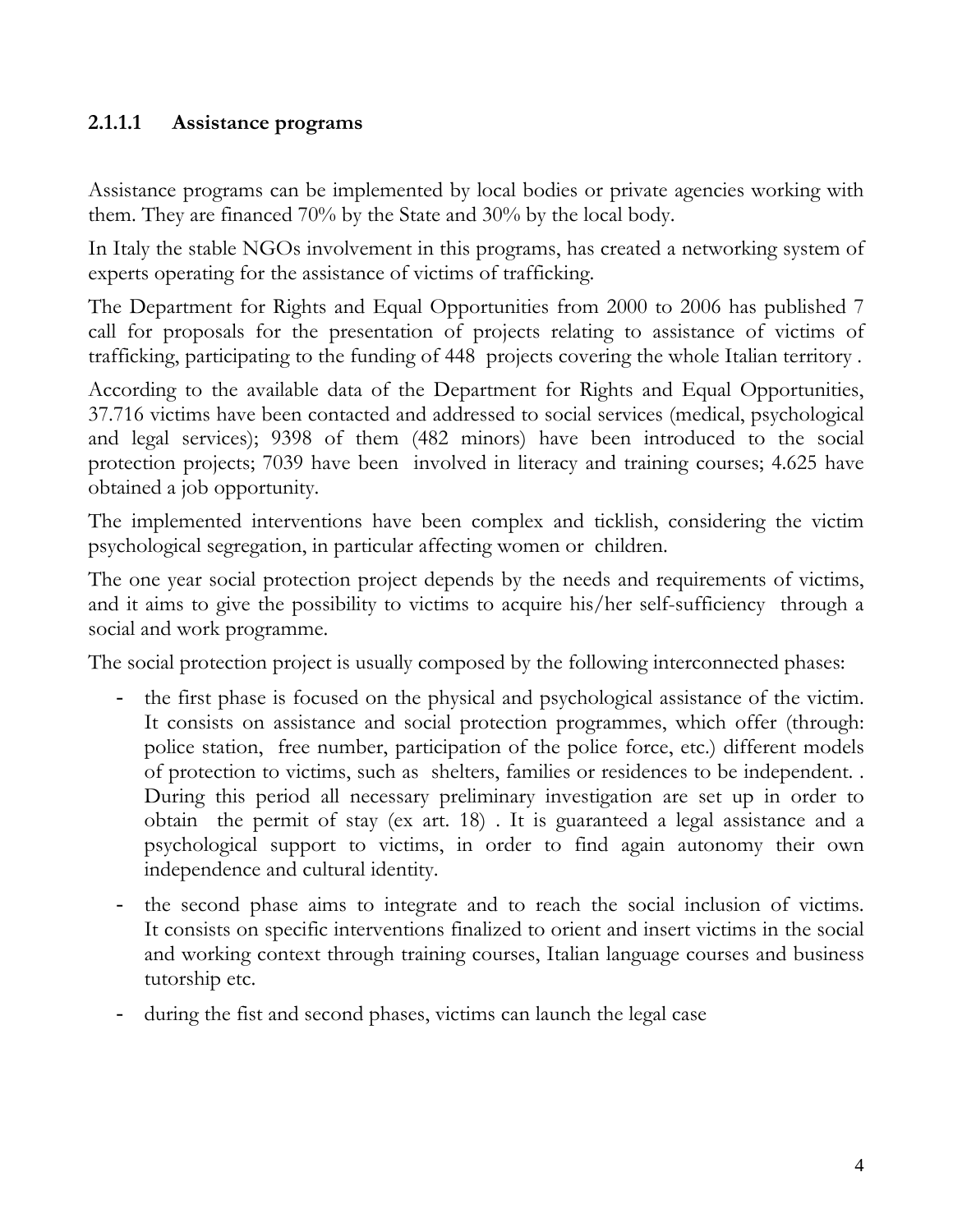#### **2.1.1.1 System actions**

In addition to calling announcements of selection, choosing projects, following and monitoring their fulfillments, the Interministerial Commission functions as a tool of connection for all the initiatives in this field. Among its competences, the Commission has the power to promote the "system actions".

Within this perspective the Commission has contributed to finance::

- A free number that victims, prostitute clients and citizens can call to point out cases of trafficking. The listening stations have a highly qualified staff, and are managed by not-forprofit organizations on behalf of local authorities; they are placed in different regional and interregional areas, where the projects of social protection are contextually carried out: an important activity of connection between the services and the victims is therefore accomplished. From August 2000 until March 2006, 494372 phone calls were received.
- The monitoring of the inquiries resulting from the complaints against the traffickers. In conformity with this research, the number of people involved in the inquiries/accused/convicted because of offences concerning trafficking aimed at exploitation was about 7582, in the period between June 1996 and June 2001.
- A programme aimed at ensuring the voluntary return and the reintegration of the victims of trafficking in their countries of origin, with the assistance of the International Organisation for Migrations (IOM). In particular, this programme aims at making feasible the option of assisted voluntary return among the protected ways of social and working reintegration in the victims' countries of origin. From July 2001 till 2005, there were 160 cases of assisted repatriation.

### **2.2 Modifications of the legislation as a result of the ratification of the Palermo Protocol.**

With law 228 of August  $11<sup>th</sup>$  2003, Italy introduced further and even more effective instruments to oppose the phenomenon of human beings trafficking, in accordance with the UN Protocol annexed to the UN Convention against transnational organized criminality open to ratification at the international Conference of Palermo on December 12th 2000, as well as with the Decision of the Council of the European Union on July 19th 2002.

In accordance with these international instruments, law 228/2003 accurately defined the crimes related to the trafficking of human beings, assimilating them to offences in the slavery field, already present in our penal code (articles 600, 601, 602).

### **2.2.1 The regulations of incrimination**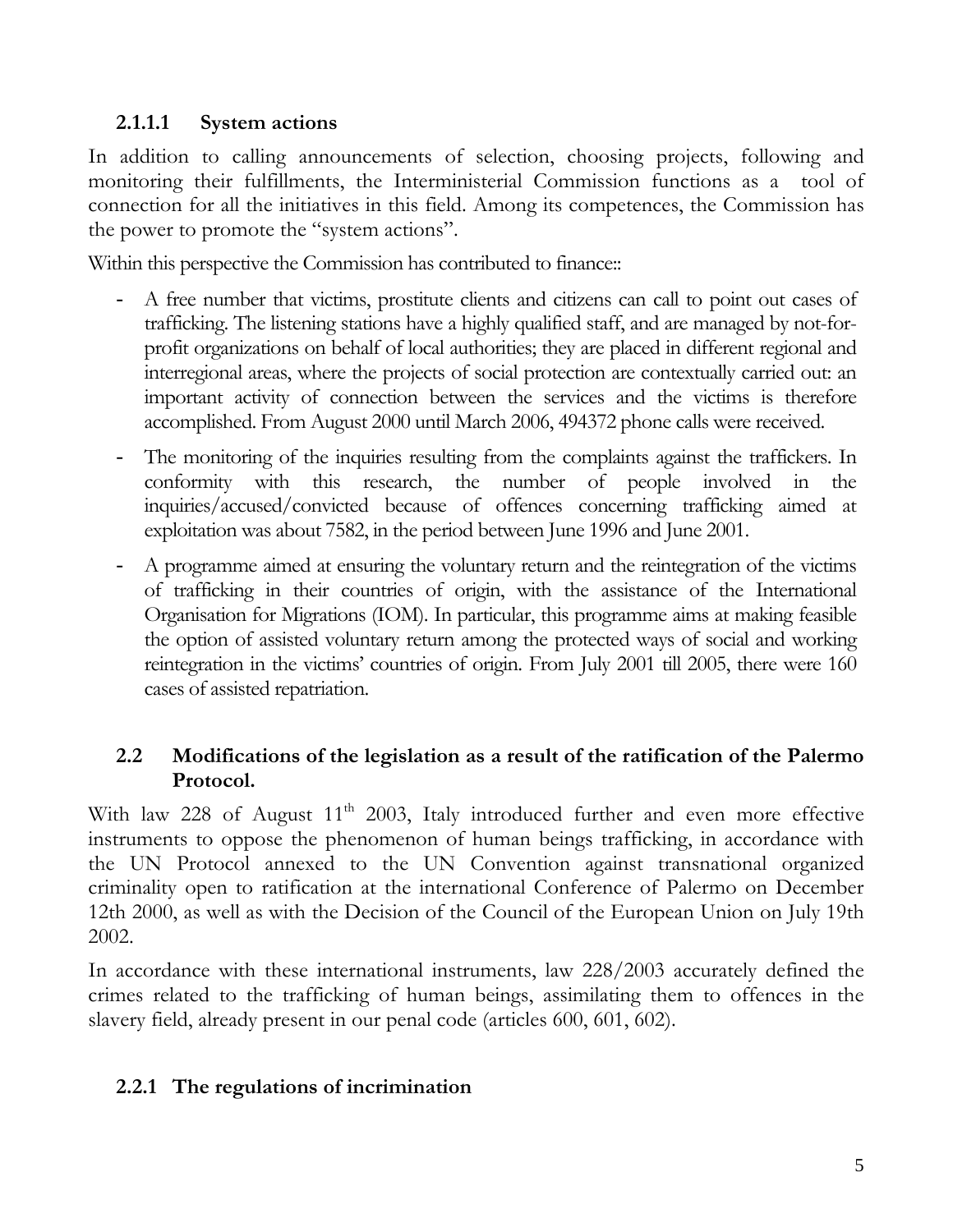Italy has not only made penalties stricter (imprisonment from eight to twenty years), but also radically reformulated slavery crimes, adjusting norms (originally promulgated in 1930) to the modern characteristics of trafficking and to its manifestations.

The main merit of the new text consists in covering situations in which the victim is not subjected either to the privation of the possibility of moving or to cruel forms of violence. Instead, the victim is subdued through abuses, intimidations, and deception. This choice is coherent with the Palermo Protocol, making the victim's vulnerability central.

### **2.2.2 The modifications of procedure**

At the same time, this law extended some Italian current provisions for Mafia, terrorism, and subversion crimes to human trafficking and slavery ones, on the clear assumption that they occur with similar characteristics of seriousness and of social alarm.

In this field, it is now possible to make use of collaborators of justice, and of the undercover activities of infiltrated agents; to omit, or to delay actions of seizure, arrest, provisional arrest, or application of precautionary measures; to have a wider use of taps of talks and communication; to apply particular types of seizure and confiscation of estates.

The public prosecutor role for these crimes was then attributed to the against-Mafia County Offices.

Finally, it was introduced an administrative responsibility of economic type for the companies involved in the human beings trafficking.

# **2.2.3 The widening of victims' protection**

Law 228/2003 further reinforced the victims' protection.

It has been created a special programme of assistance in order to guarantee adequate lodging, board, and medical assistance to the victims of the crimes provided for.

This programme, directed at the victims of the crimes provided for by article 600 (Reduction into, or maintenance in slavery or servitude) and article 601 (Trafficking of human beings) of the penal code, constitutes an addition to what is already provided for in the Italian ordinance. In the case of foreign victims, it is indeed possible to enforce the social protection measures established by article 18 of the immigration unique text.

The selection and financing model of the assistance projects copies the one of the above mentioned article 18.

The Interministerial Commission, integrated by representatives from local authorities, is called to evaluate the projects, and to let them receive the public contribution, to express an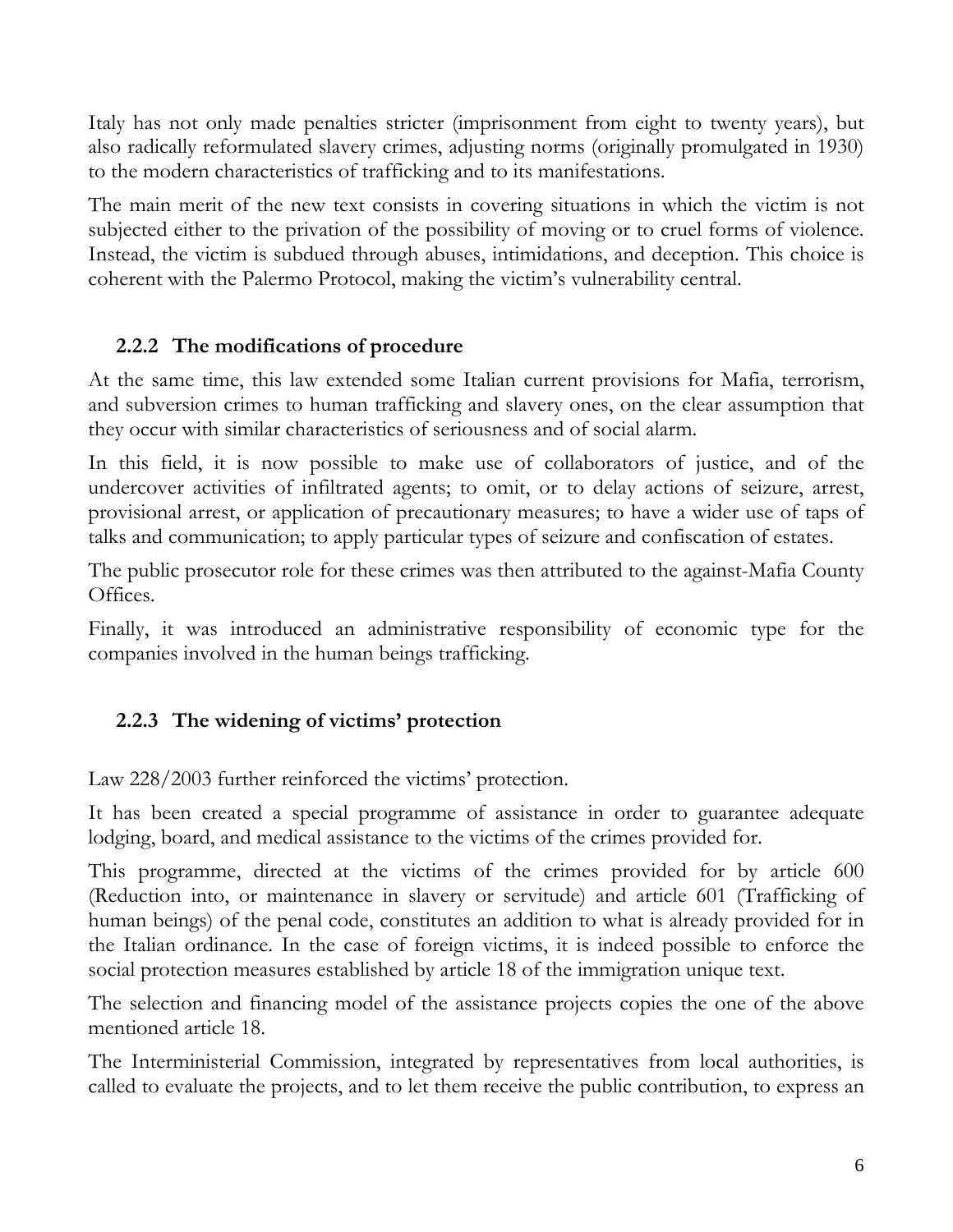opinion about the outline of the conventions drawn up by regions and local authorities with privates who carry out the assistance projects, and to check their implementation.

# **3. CONCLUSIONS**

The results accomplished thanks to the protection projects justify some optimism and undoubtedly certify the wisdom of the legislative choice made by the national Parliament in 1998 and confirmed in 2003.

The normative system is appropriate to challenge each trafficking form, either related to sexual exploitation or to forced labor and to begging (the minors' phenomenon, called "argati" from the idiom of the Rom community, pushed to beg or to commit crimes).

Without doubts Italy had developed a particular experience of assistance to the forced prostitution victims, while the other fields are still at an initial stage.

The assistance programmes financed by the government and the local authorities are indeed shaped on this need; that is offering an unconditional protection to the victims of any sort of trafficking.

The unconditional protection of the victim and the steady involvement of the private sector aimed at social purposes are without doubt the main features of the Italian model, and represent decisive factors for the action effectiveness.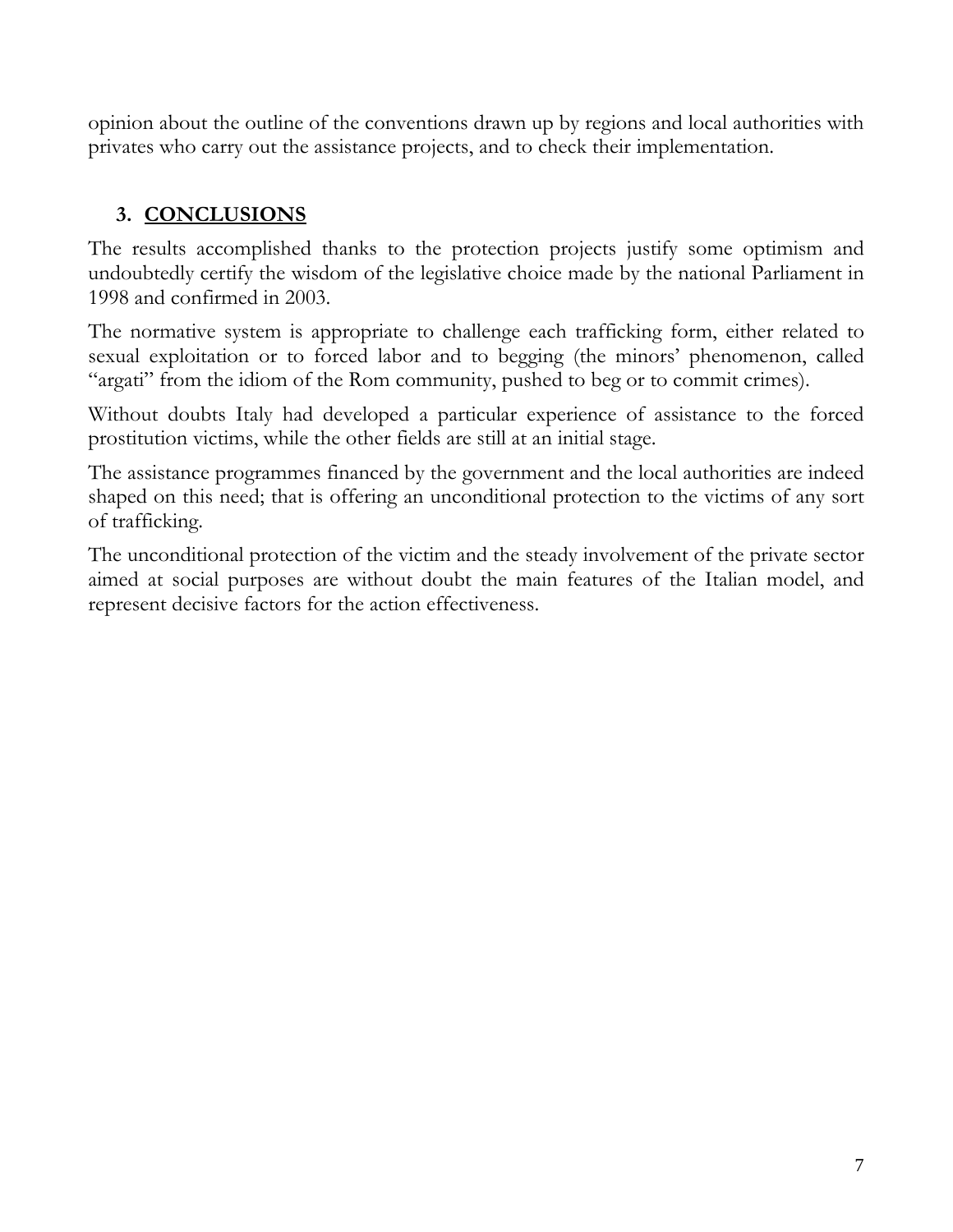#### ATTACHMENT

*Graph n. 1* 



Regional Distribution of social protection Projects - art 18 D.lgs. 286/98<br>(number of projects: 448 numer of call for proposals: 7 form 200 to 2006)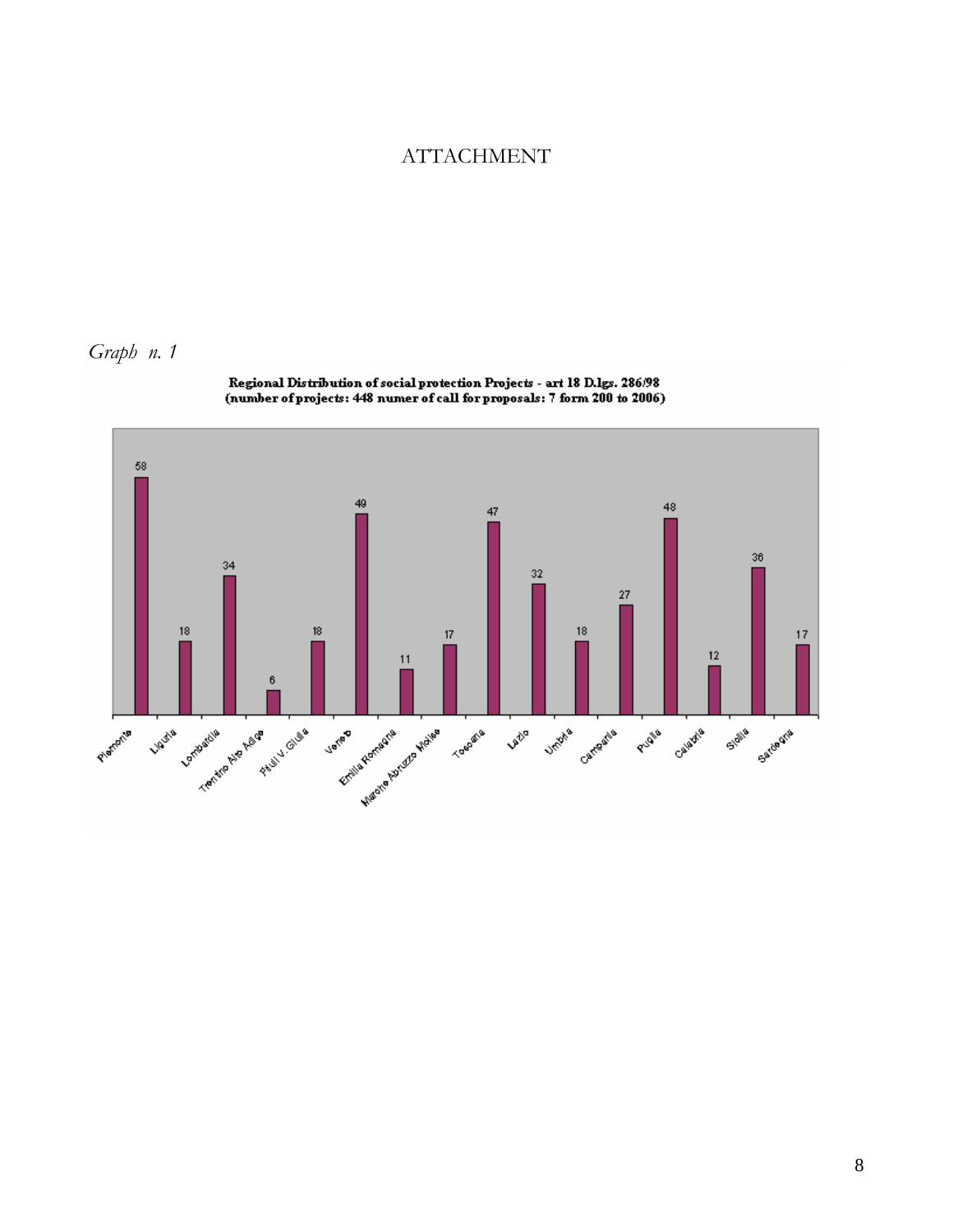



#### Percentage of national origins of women involved in social protection projects (2000-2004)

*Graph n.3* 



#### **Percentage on work engagement (2000 - 2005)**